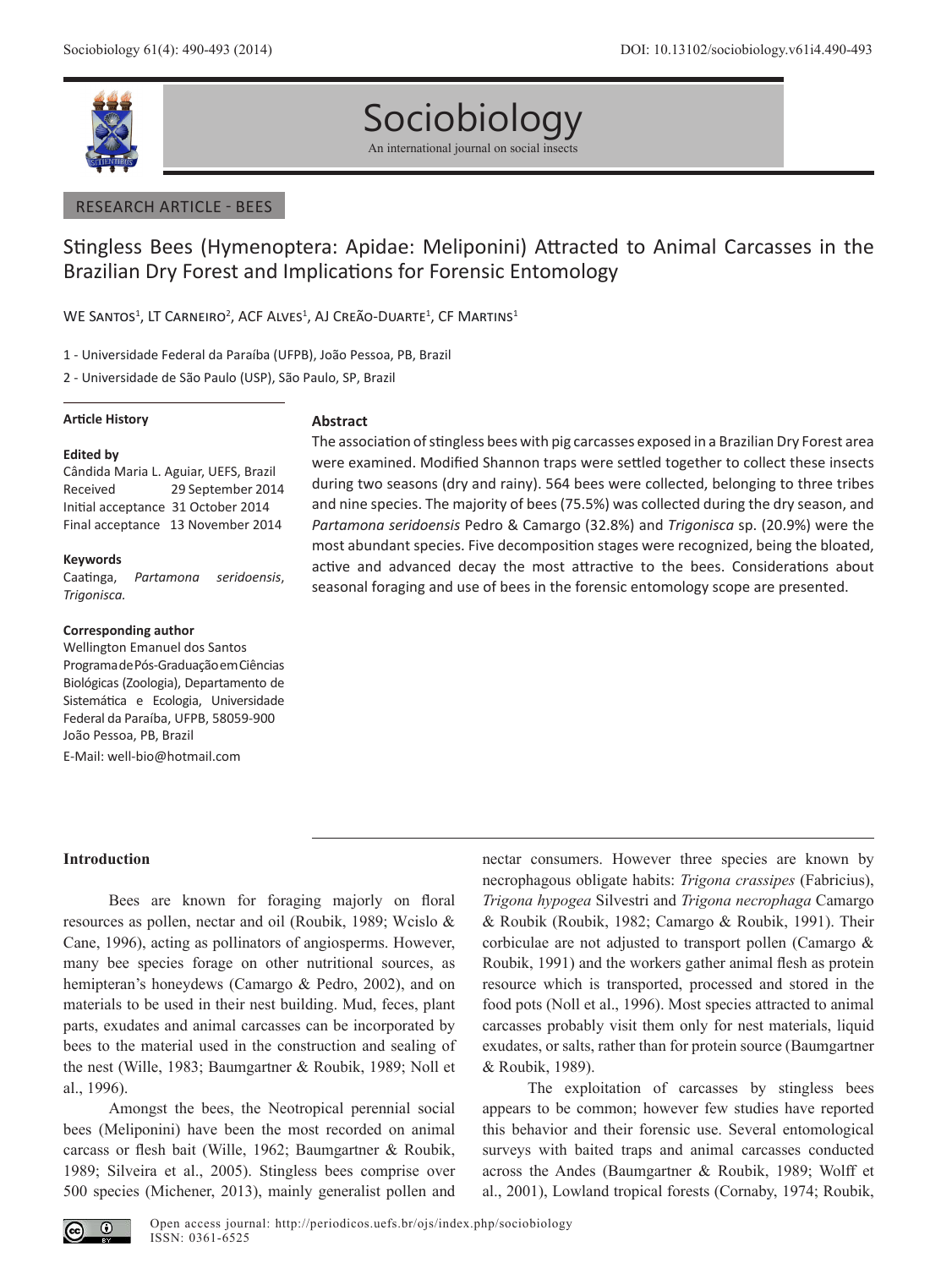1982), Amazon forest (Silveira et al., 2005), Atlantic forest (Farias, 2012) and urban areas in the southeastern Brazil (Gomes et al., 2007), recorded many bee species foraging on these ephemeral sources. Nevertheless, no information has been obtained from the Brazilian seasonally dry tropical forest (Caatinga), generally poorly investigated about the ecology of its insect fauna (Aguiar & Martins, 1997; Vasconcellos et al., 2010; Alves et al., 2014; Santos et al., 2014).

Throughout the animal decomposition, a succession usually occurs as insect species exhibit associations to the decomposition stages providing better supply for their offspring (Smith, 1986). This process can be useful in determining the postmortem interval (PMI) in a forensic approach (Goff & Flynn, 1991). Furthermore, endemic species collected on corpses found in any environment can be the clues to know where the deaths took place (Benecke, 1998).

Here we present a list of the carrion-foraging bees on pig carcasses in a seasonally dry tropical forest from the northeastern Brazil. We asked: (1) Do bees seasonally explore carrion in this environment? (2) How abundant were the bees throughout the carcass decomposition stages? We also briefly discuss about the concernment on bees as a tool in a forensic approach.

## **Material and Methods**

The study was carried out at the Private Reserve for the Environmental Inheritance Fazenda Almas, São José dos Cordeiros, PB, Brazil (07°28'19" S, 36°53'40" W). The reserve covers 3,505 ha (600-720 m a.s.l.) and the climate of the region is defined as warm semi-arid (BSh – Köppen climate classification). The vegetation is highly deciduous during the dry season and ranges from open to dense arboreal. The soil is sandy and topographically irregular, with inselbergs and rocky outcrops (Vasconcellos et al., 2010).

We sampled the bees with a usual method for forensic entomology research (Alves et al., 2014). Two pig carcasses with  $\sim$ 15 kg in weight were placed nearly 50 m from each other in the dry season (October 2010) and in the rainy season (February 2011). The animals were slaughtered by a single gunshot to the head shot by a forensic examiner of the Instituto de Polícia Científica da Paraíba (IPC/PB). Each carcass was exposed into an iron cage (3x10 cm mesh opening) with a modified Shannon trap over it. A collecting tube containing 70% alcohol was connected to the top of each trap. The sampling was conducted daily until the end of the decomposition (15 days) and its stages were classified using the descriptions and terminology adopted by Goff (2009). The dry stage (i.e. only the bones and hair retained) was not observed. The average temperature and relative humidity recorded along the dry and rainy period were 26.9±1.8°C / 63.8±19.4% and 24.5±1.3°C / 78.5±11.7%, respectively.

Voucher specimens were deposited in the Entomological Collection of the Departamento de Sistemática e Ecologia, Universidade Federal da Paraíba (DSEC/UFPB). C.F. Martins identified the collected bee specimens using keys and the reference collection of the same institution (DSEC/UFPB). A license was granted by the Comitê de Ética no Uso de Animais (CEUA/UFPB) for the study.

## **Results and Discussion**

Nine bee species in a total of 564 individuals attracted by the carcasses were collected in both seasons and the stingless bees (Meliponini) were by far the most frequent (89.7%) among them. *Partamona seridoensis* Pedro & Camargo was the most abundant species (N=185), followed by *Trigonisca* sp. (N=118), *Plebeia flavocincta* (Cockerell) (N=83) and *Trigonisca pediculana* (Fabricius) (N=74) (Table 1).

The bees were more abundant in the dry season (75.5%) rather than in the rainy season. Moreover, the four most frequent stingless bee species in the whole sampling were more recorded in the dry period indicating a remarkable seasonal tendency. On the other hand, the Africanized honey bee *Apis mellifera* Linnaeus was more abundant in the rainy rather than in the dry period (Table 1).

Five stages of decomposition were perceived: fresh, during  $2.0\pm0$  days; bloated,  $2.5\pm0.5$  days; active decay, 2.2 $\pm$ 0.43 days; advanced decay, 3.2 $\pm$ 1.3 days; and postdecay,  $6.0 \pm 1.22$  days. In general, the majority of the bees were collected in the bloated, active and advanced decay stages (Table 1), when the liquid parts are available, the process of putrefaction increases, and a notable decomposition stink is emitted (Goff, 2009). The exceptions were *P. seridoensis*, being more frequent in postdecay along the dry period, and *P. flavocincta*, the only species present in the fresh stage. In the Caatinga ecosystem, where water is a real limiting resource, it is understandable that the bees are present in all stages of decomposition, even though showing differences in richness and diversity. Payne and Mason (1971) recorded bees on carrion only while fluids were present in the South Caroline, USA. The authors observed a behavior of sucking up the foulsmelling juices. Gomes et al.  $(2007)$  found bees mainly in the initial decomposition stages on pig carrions at southeastern Brazil as well.

Surveys carried out in the Brazilian seasonally tropical dry forest sampled low species richness for bees compared to other environments, e.g. Cerrado (Brazilian savanna) and Tropical rain forest; however a high percentage of endemic species has been reported for the region (Aguiar & Martins, 1997; Zanella, 2000). Among the species we recorded, *P. seridoensis* is endemic to Caatinga areas (Zanella, 2000). Thus, in the forensic entomology scope, whether these bees were found on a corpse in a different area, either hooked or dead inside the clothes, this would indicate a displacement from the place of death (Benecke, 1998). Farias (2012) collected 13 bee species on pig carcasses in an Atlantic rainforest area localized in Paraíba state as well; only *P. flavocincta* was found in common with the present study. This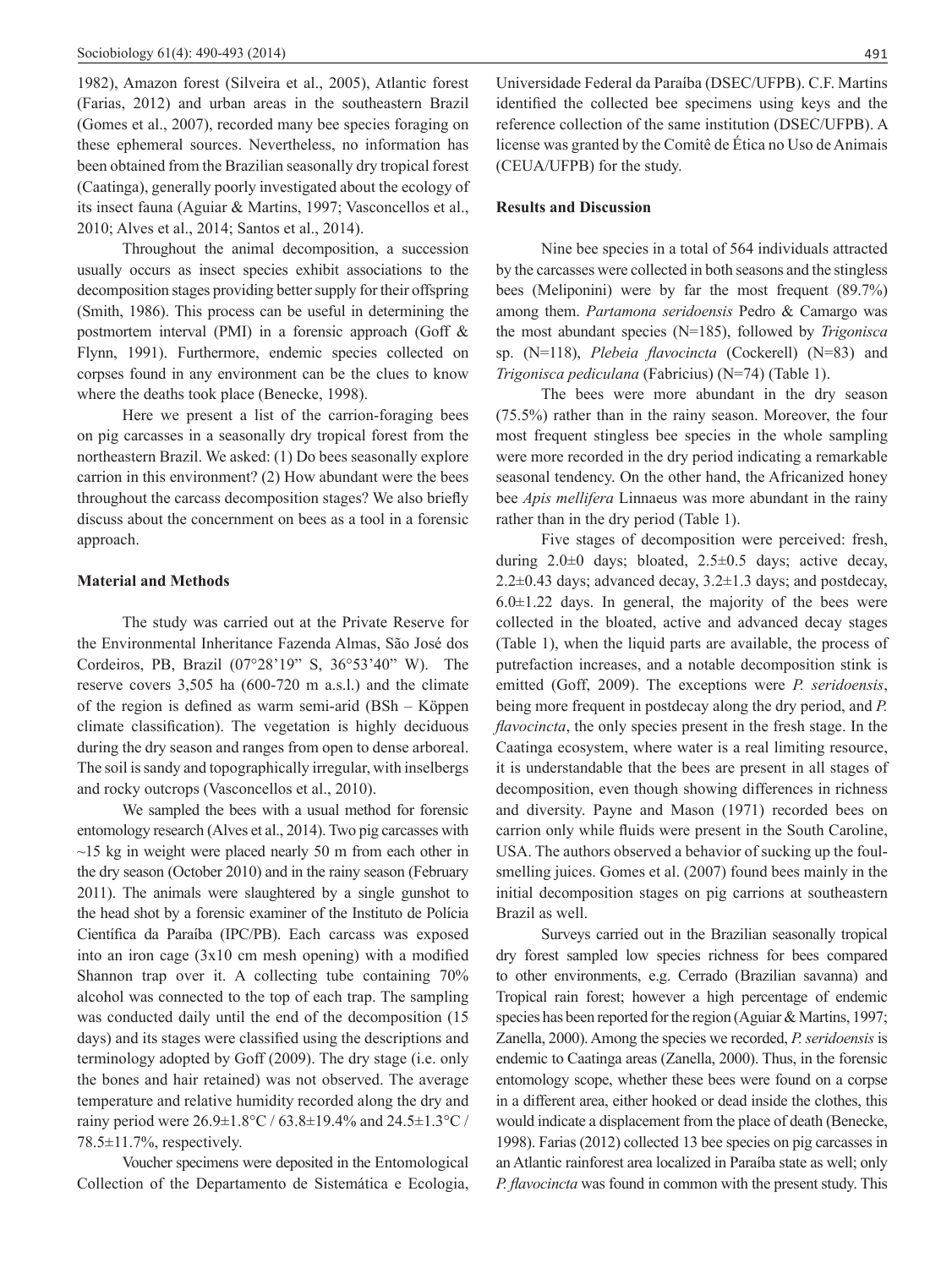|                                        | Bee species                           |                          | Dry |                |            |                | Rainy          |                          |                |                |                |                | Total          |     |               |  |
|----------------------------------------|---------------------------------------|--------------------------|-----|----------------|------------|----------------|----------------|--------------------------|----------------|----------------|----------------|----------------|----------------|-----|---------------|--|
|                                        |                                       |                          | BL  | <b>ACT</b>     | <b>ADV</b> | <b>PD</b>      | $\mathbf n$    | <b>FR</b>                | BL             | ACT            | <b>ADV</b>     | <b>PD</b>      | n              | n   | $\frac{0}{0}$ |  |
| <b>APIDAE</b><br><b>APINAE</b>         |                                       |                          |     |                |            |                |                |                          |                |                |                |                |                |     |               |  |
| Apini                                  | Apis mellifera Linnaeus               |                          |     |                |            |                | $\overline{c}$ |                          |                | 36             | 12             | 6              | 55             | 57  | 10.2          |  |
| Meliponini                             | Melipona asilvai Moure                |                          |     |                |            | $\overline{4}$ | 5              |                          |                |                | 5              | $\overline{c}$ | 8              | 13  | 2.3           |  |
|                                        | Partamona seridoensis Pedro & Camargo |                          | 17  | 12             | 20         | 83             | 132            | $\overline{\phantom{a}}$ | ٠              | 21             | 24             | 8              | 53             | 185 | 32.8          |  |
|                                        | Plebeia flavocincta (Cockerell)       | 23                       | 19  | $\overline{7}$ | 3          | 20             | 72             | $\overline{\phantom{a}}$ | $\overline{4}$ | $\overline{7}$ | $\overline{a}$ | $\blacksquare$ | 11             | 83  | 14.7          |  |
|                                        | Scaptotrigona aff. tubiba Smith       |                          |     |                |            |                |                |                          |                |                |                |                |                |     | 0.2           |  |
|                                        | Trigona spinipes (Fabricius)          |                          | 6   | ٠              |            | 22             | 29             |                          |                |                |                |                | 3              | 32  | 5.7           |  |
|                                        | Trigonisca pediculana (Fabricius)     | $\overline{\phantom{a}}$ | 27  | 11             | 17         | 12             | 67             |                          | ٠              | 6              |                |                | $\overline{7}$ | 74  | 13.1          |  |
|                                        | Trigonisca sp.                        |                          | 16  | 20             | 62         | 20             | 118            |                          |                |                |                |                |                | 118 | 20.9          |  |
| <b>HALICTIDAE</b><br><b>HALICTINAE</b> |                                       |                          |     |                |            |                |                |                          |                |                |                |                |                |     |               |  |
| Augochlorini                           | Augochlora sp.                        |                          |     |                |            |                |                |                          |                |                |                |                |                | 1   | 0.2           |  |
| Total                                  |                                       | 23                       | 85  | 51             | 104        | 163            | 426            |                          | 6              | 72             | 43             | 17             | 138            | 564 | 100           |  |

**Table 1**. Absolute (n) and relative (%) frequencies of bees on pig carcasses along their decomposition stages in the dry season (Oct/2010) and rainy (Feb/2011) season in a dry tropical forest from the northeastern Brazil. FR: fresh; BL: bloated; ACT: active decay; ADV: advanced decay; PD: postdecay.

fact reinforces the application of theses insects in investigations of translocation of bodies.

The stingless bee species are abundant in the Caatinga (Aguiar & Martins, 1997). Their perennial colonies are established under favorable conditions in the rainy season, with a short period of abundant floral resources and an extensive period of scarcity in the dry season, following the phenological dynamics of floral resources (Machado et al., 1997). The increase in plant biomass during the rainy season in the Caatinga represents an increase in resources for many insects, including hymenopterans (Vasconcellos et al., 2010). On the other hand, a few plant species are able to produce flowers in the dry season (Machado et al., 1997).

Thus, based on the seasonality, we suggest that bees use animal carcasses as a possible source of water, and salts during inhospitable periods. It is noteworthy the presence of small pots containing an aqueous acid substance, besides the typical honey and pollen pots, in a nest of *P. seridoensis* in the studied area, as observed in some other species of *Partamona* (Camargo & Pedro, 2003). In another area of Caatinga, close to a slaughterhouse, the honey of a colony of *Melipona asilvai* Moure presented a pronounced taste of leather in the dry season, and *Frieseomelitta dispar* (Moure) collected fat for nest building (C.F. Martins, personal observation). As stated before, pasteurization of the honey of most stingless bee species is recommended for prevent contaminations (Nogueira-Neto, 1997). This is particularly relevant if honey is harvested in the dry season in the Caatinga or if colonies are close to areas with animal feces or carcasses, as e.g. slaughterhouses. Increasing frequencies of bees in carrions traps and carcasses during dry periods were also observed in Amazon forest and Atlantic forest areas (Silveira et al., 2005; Farias, 2012). However, carcasses are rare and unpredictable, and bees compete for them, but probably in a different way, with many other insects, mainly flies and beetles (Alves et al., 2014; Santos et al., 2014), which makes flesh an expensive resource (Noll et al., 1996).

## **Acknowledgements**

We thank the reviewers for their comments on the manuscript, and the Coordenação de Aperfeiçoamento de Pessoal de Nível Superior (CAPES) and the Conselho Nacional de Desenvolvimento Científico e Tecnológico (CNPq) for their financial support.

## **References**

Aguiar, C.M.L. & Martins, C.F. (1997). Abundância relativa, diversidade e fenologia de abelhas (Hymenoptera, Apoidea) na Caatinga, São João do Cariri, Paraíba, Brasil. Iheringa Ser. Zool., 83: 151-163.

Alves, A.C.F., Santos, W.E., Farias, R.A.C.P. & Creão-Duarte, A.J. (2014). Blowflies (Diptera, Calliphoridae) associated with pig carcasses in a Caatinga area, northeastern Brazil. Neotrop. Entomol., 43: 122-126. doi: 10.1007/s13744-013-0195-4.

Baumgartner, D.L. & Roubik, D.W. (1989). Ecology of necrophilous and filth-gathering stingless bees (Apidae: Meliponinae) of Peru. J. Kansas Entomol. Soc., 62: 11-22.

Benecke, M. (1998). Six forensic entomology cases: description and commentary. J. Forensic Sci., 43: 797-805.

Camargo, J.M.F. & Pedro, S.R.M. (2002). Mutualistic association between a tiny Amazonian stingless bee and a wax-producing scale insect. Biotropica, 34: 446-451. doi: 10.1111/j.1744-7429.2002.tb00559.x.

Camargo, J.M.F. & Pedro, S.R.M. (2003). Meliponini neotropicais: o gênero Partamona Schwarz, 1939 (Hymenoptera, Apidae, Apinae) - bionomia e biogeografia. Rev. Bras. Entomol., 47: 311-372. doi: 10.1590/S0085-56262003000300001.

Camargo, J.M.F. & Roubik, D.W. (1991). Systematics and bionomics of the apoid obligate necrophages: the Trigona hypogea group (Hymenoptera: Apidae; Meliponinae). Biol. J. Linn. Soc., 44: 13-39.